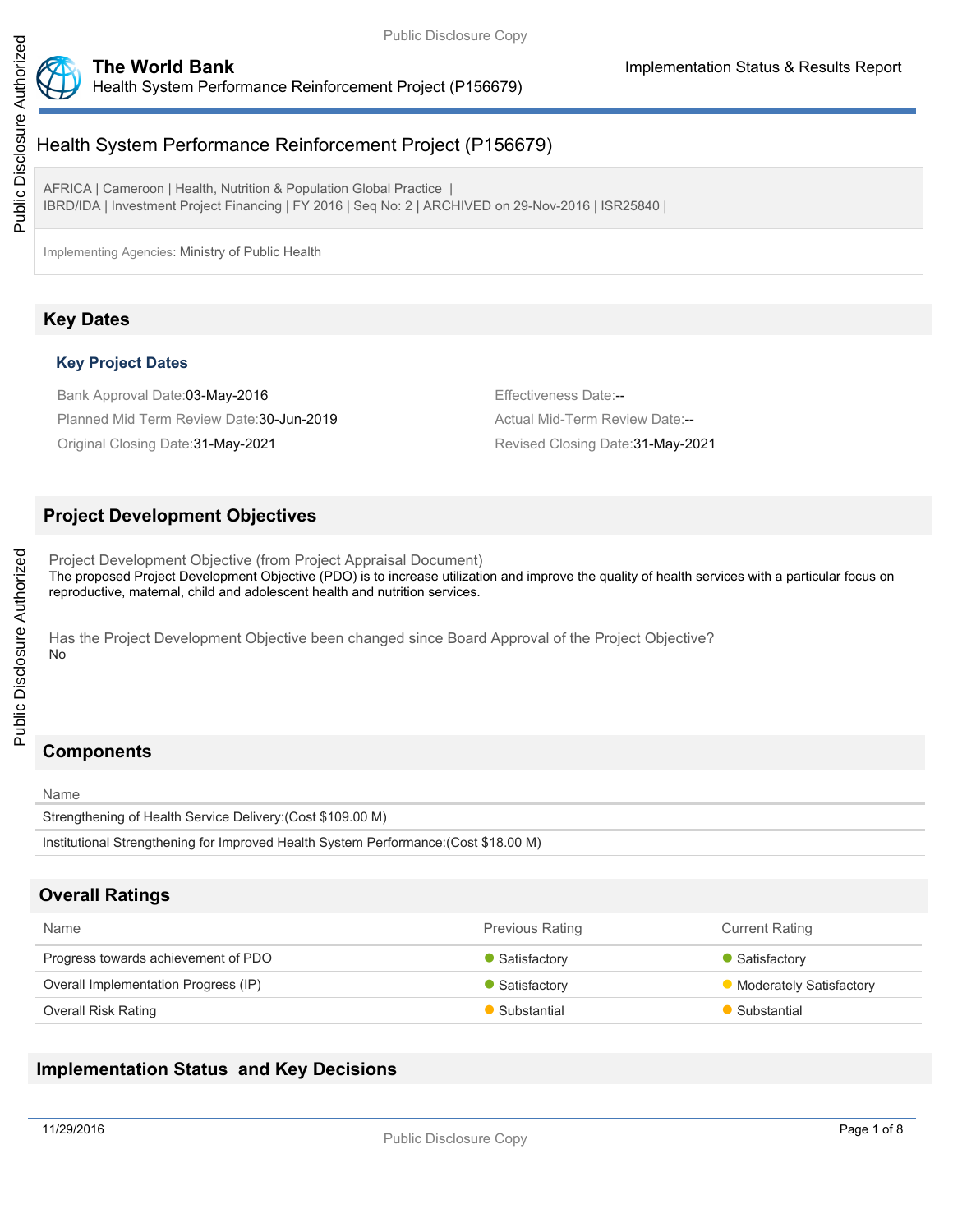

The project is moving forward with meeting the effectiveness conditions. The legal documents were signed by the government (Ministry of Planning and Regional Development) and World Bank on September 14th, 2016, and the Legal Opinion from the Prime Minister's office was signed on November 2nd, 2016. While there has been some delay due to the fact that the PIU, which also manages the Health Sector Support Investment Project (P104525), has also been very busy preparing the launch of PBF in the northern regions and finalization and validation of the GFF Investment Case (both achieved in October 2016), we expect that the effectiveness conditions should be met by end of November 2016. The effectiveness conditions are as follows: (i) expansion of the mission of the PBF Technical Unit so that its mission includes the implementation of both the first and second health projects); (ii) establish Project Technical Committee that will be a specific committee within the Health Sector Strategy Steering Committee; (iii) extend the coverage of the procurement tender committee at the Ministry of Public Contracts (MINEMAP) used for PAISS to cover this project as well; (iv) recruitment of the appropriate fiduciary experts (these will be transferred from the current PIU to the PBF Unit); and (v) signature of the GFF grant agreement. To date only conditions (iii) and (v) have been met, but an action plan developed during the implementation support mission of November 2016 has been put in place so all are met by end of November.

Preparation of the GFF Investment Case is moving forward according to the revised schedule. The deadline was extended in March from May to October 2016 to ensure the process was participatory and respected the GFF guiding principles. A large validation workshop was organized October 18, 2016 where the document was validated by government, development partners, and civil society organizations.

#### **Risks**

#### **Systematic Operations Risk-rating Tool**

| <b>Risk Category</b>                   | Rating at Approval | <b>Previous Rating</b> | <b>Current Rating</b> |
|----------------------------------------|--------------------|------------------------|-----------------------|
| <b>Political and Governance</b>        | Moderate           | Moderate               | Moderate              |
| Macroeconomic                          | Moderate           | <b>Moderate</b>        | Moderate              |
| Sector Strategies and Policies         | Moderate           | Moderate               | <b>Moderate</b>       |
| Technical Design of Project or Program | Substantial        | Moderate               | Substantial           |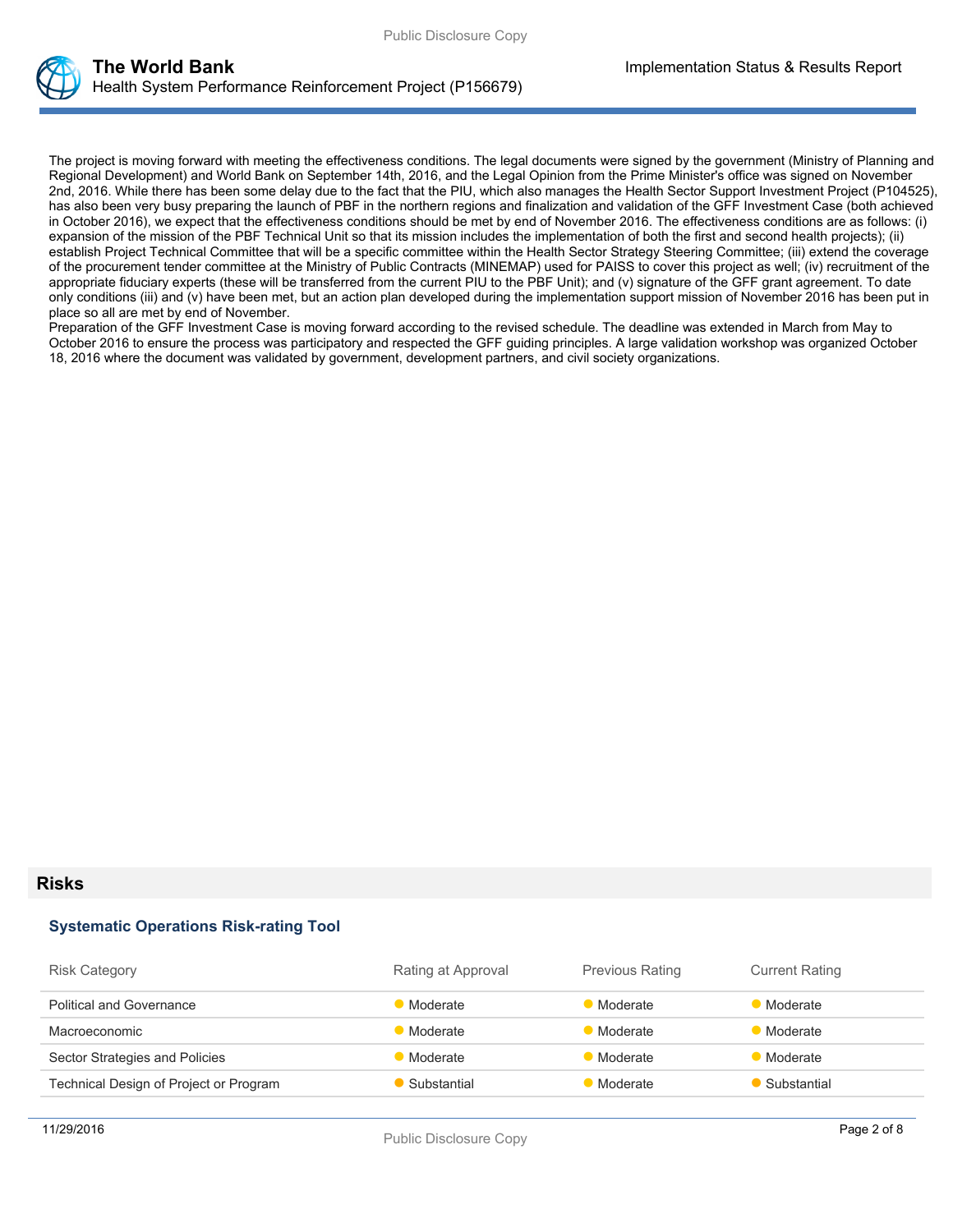



| Institutional Capacity for Implementation and<br>Sustainability | Substantial     | • Moderate      | Substantial   |
|-----------------------------------------------------------------|-----------------|-----------------|---------------|
| Fiduciary                                                       | • Substantial   | <b>Moderate</b> | Substantial   |
| <b>Environment and Social</b>                                   | $\bullet$ Low   | $\bullet$ Low   | $\bullet$ Low |
| <b>Stakeholders</b>                                             | <b>Moderate</b> | • Moderate      | Moderate      |
| Other                                                           | • Substantial   | • Moderate      | Substantial   |
| Overall                                                         | • Substantial   | Substantial     | Substantial   |
|                                                                 |                 |                 |               |

### **Results**

#### **Project Development Objective Indicators**

| $\triangleright$ People who have received essential HNP services (Number, Custom) |                 |                   |                  |                   |  |  |
|-----------------------------------------------------------------------------------|-----------------|-------------------|------------------|-------------------|--|--|
|                                                                                   | <b>Baseline</b> | Actual (Previous) | Actual (Current) | <b>End Target</b> |  |  |
| Value                                                                             | 0.00            | 0.00              | 0.00             | 5520987.00        |  |  |
| Date                                                                              | 02-Jan-2017     | 15-Jun-2016       | 10-Nov-2016      | 31-May-2021       |  |  |
|                                                                                   |                 |                   |                  |                   |  |  |

| ► Chidren 12-23 months fully immunized in the 3 Northern regions and the East (Percentage, Custom) |                 |                   |                  |             |  |
|----------------------------------------------------------------------------------------------------|-----------------|-------------------|------------------|-------------|--|
|                                                                                                    | <b>Baseline</b> | Actual (Previous) | Actual (Current) | End Target  |  |
| Value                                                                                              | 68.00           | 68.00             | 68.00            | 80.00       |  |
| Date                                                                                               | 02-Jan-2017     | 15-Jun-2016       | 10-Nov-2016      | 31-May-2021 |  |
|                                                                                                    |                 |                   |                  |             |  |

#### Births attended by a skilled professional in the 3 Northern regions and the East (Percentage, Custom)

|       | <b>Baseline</b> | Actual (Previous) | Actual (Current) | End Target  |
|-------|-----------------|-------------------|------------------|-------------|
| Value | 37.60           | 37.60             | 37.60            | 55.00       |
| Date  | 02-Jan-2017     | 15-Jun-2016       | 10-Nov-2016      | 31-May-2021 |

#### Average score of the quality of care checklist (Percentage, Custom)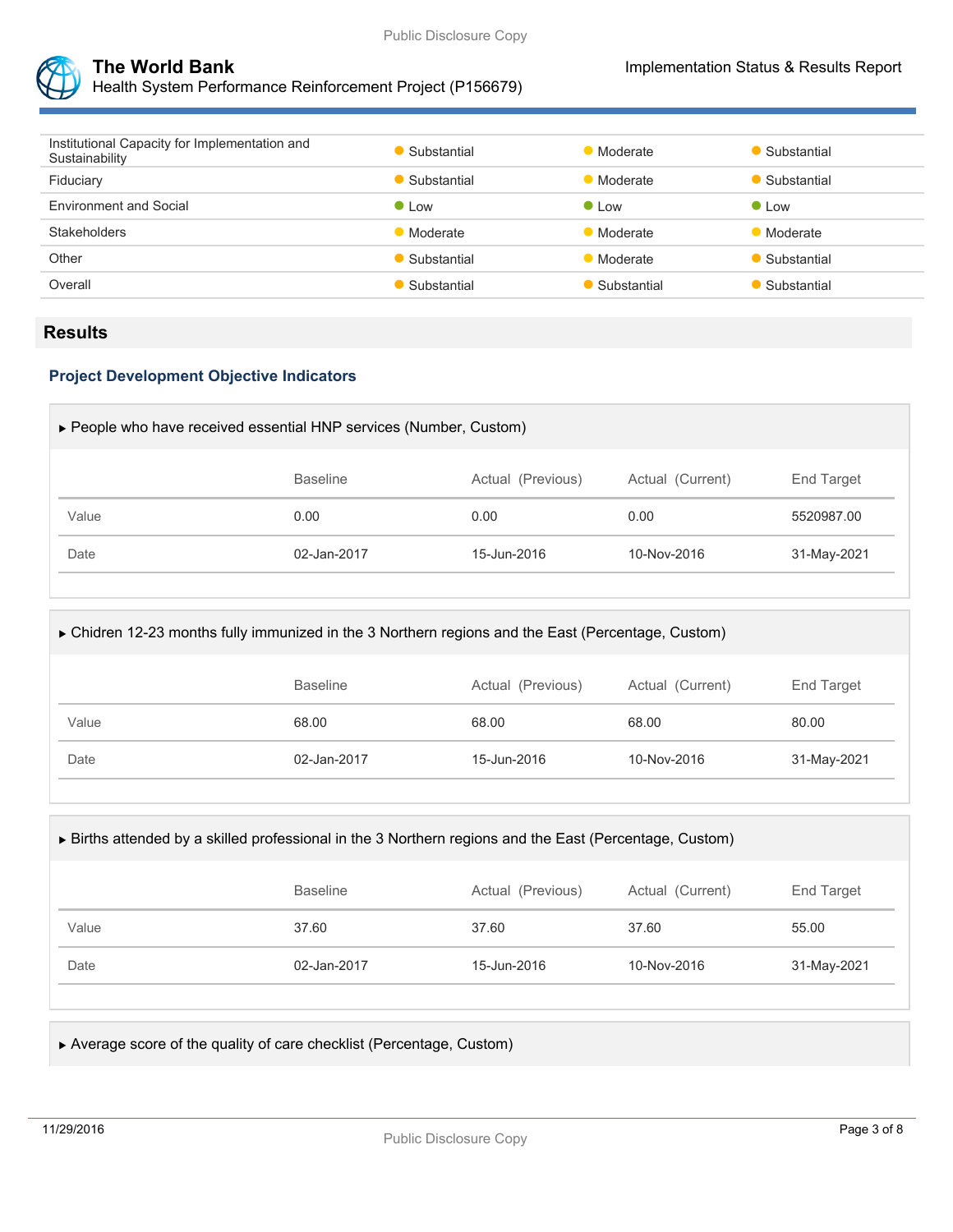



|       | <b>Baseline</b> | Actual (Previous) | Actual (Current) | End Target  |
|-------|-----------------|-------------------|------------------|-------------|
| Value | 30.00           | 30.00             | 30.00            | 50.00       |
| Date  | 02-Jan-2017     | 15-Jun-2016       | 10-Nov-2016      | 31-May-2021 |

| ► Children under 24 months being weighed for growth monitoring in the 3 Northern regions and the East (Number, Custom) |  |  |  |  |
|------------------------------------------------------------------------------------------------------------------------|--|--|--|--|
|------------------------------------------------------------------------------------------------------------------------|--|--|--|--|

|       | <b>Baseline</b> | Actual (Previous) | Actual (Current) | End Target  |
|-------|-----------------|-------------------|------------------|-------------|
| Value | 0.00            | 0.00              | 0.00             | 1608480.00  |
| Date  | 02-Jan-2017     | 15-Jun-2016       | 10-Nov-2016      | 31-May-2017 |

| Direct project beneficiaries (Number, Core) |  |
|---------------------------------------------|--|
|---------------------------------------------|--|

|       | <b>Baseline</b> | Actual (Previous) | Actual (Current) | End Target  |
|-------|-----------------|-------------------|------------------|-------------|
| Value | 0.00            | 0.00              | 0.00             | 6973044.00  |
| Date  | 02-Jan-2017     | 15-Jun-2016       | 10-Nov-2016      | 31-May-2021 |

# Female beneficiaries (Percentage, Core Supplement)

|       | <b>Baseline</b> | Actual (Previous) | Actual (Current) | End Target |
|-------|-----------------|-------------------|------------------|------------|
| Value | 0.00            | 0.00              | 0.00             | 4661169.00 |
|       |                 |                   |                  |            |

### Overall Comments

**Intermediate Results Indicators**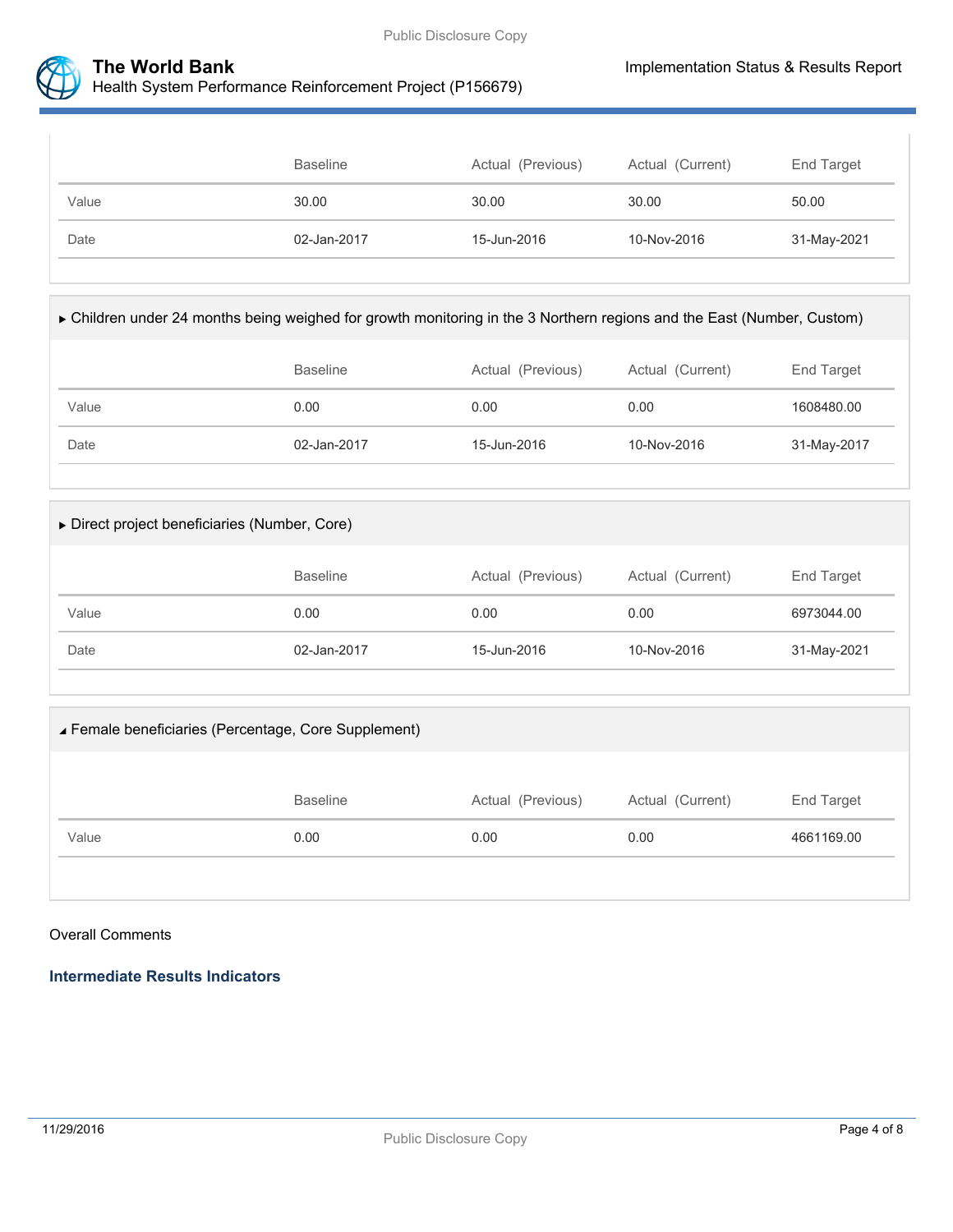

| ► Pregnant women receiving at least 4 antenatal care visits in the 3 Northern regions and the East (Percentage, Custom) |             |             |               |             |  |  |
|-------------------------------------------------------------------------------------------------------------------------|-------------|-------------|---------------|-------------|--|--|
|                                                                                                                         | End Target  |             |               |             |  |  |
| Value                                                                                                                   | 42.80       | 42.80       | 42.80         | 60.00       |  |  |
| Date                                                                                                                    | 02-Jan-2017 |             | $10-Nov-2016$ | 31-May-2021 |  |  |
|                                                                                                                         |             | 15-Jun-2016 |               |             |  |  |

| ► Adolescent girls 10-19 years benefiting from multisectoral services supported by the GFF Investment Case (Number, Custom) |                 |                   |                  |                   |  |
|-----------------------------------------------------------------------------------------------------------------------------|-----------------|-------------------|------------------|-------------------|--|
|                                                                                                                             | <b>Baseline</b> | Actual (Previous) | Actual (Current) | <b>End Target</b> |  |
| Value                                                                                                                       | 0.00            | 0.00              | 0.00             | 150000.00         |  |
| Date                                                                                                                        | 02-Jan-2017     |                   | 10-Nov-2016      | 31-May-2021       |  |
|                                                                                                                             |                 |                   |                  |                   |  |

| ► Women 15-49 using modern contraceptive methods in the 3 Northern regions and the East (Percentage, Custom) |                                                                        |       |                 |             |  |  |
|--------------------------------------------------------------------------------------------------------------|------------------------------------------------------------------------|-------|-----------------|-------------|--|--|
|                                                                                                              | <b>Baseline</b><br>Actual (Current)<br>Actual (Previous)<br>End Target |       |                 |             |  |  |
| Value                                                                                                        | 12.80                                                                  | 12.80 | 12.80           | 22.00       |  |  |
| Date                                                                                                         | 02-Jan-2017                                                            |       | $10 - Nov-2016$ | 31-May-2021 |  |  |
|                                                                                                              |                                                                        |       |                 |             |  |  |

| ► Children aged 6-59 months who received a vitamin A supplement in the last six months (Number, Custom) |             |             |             |             |  |  |
|---------------------------------------------------------------------------------------------------------|-------------|-------------|-------------|-------------|--|--|
| <b>Baseline</b><br>Actual (Current)<br>End Target<br>Actual (Previous)                                  |             |             |             |             |  |  |
| Value                                                                                                   | 0.00        | 0.00        | 0.00        | 474286.00   |  |  |
| Date                                                                                                    | 02-Jan-2017 | 15-Jun-2016 | 10-Nov-2016 | 31-May-2021 |  |  |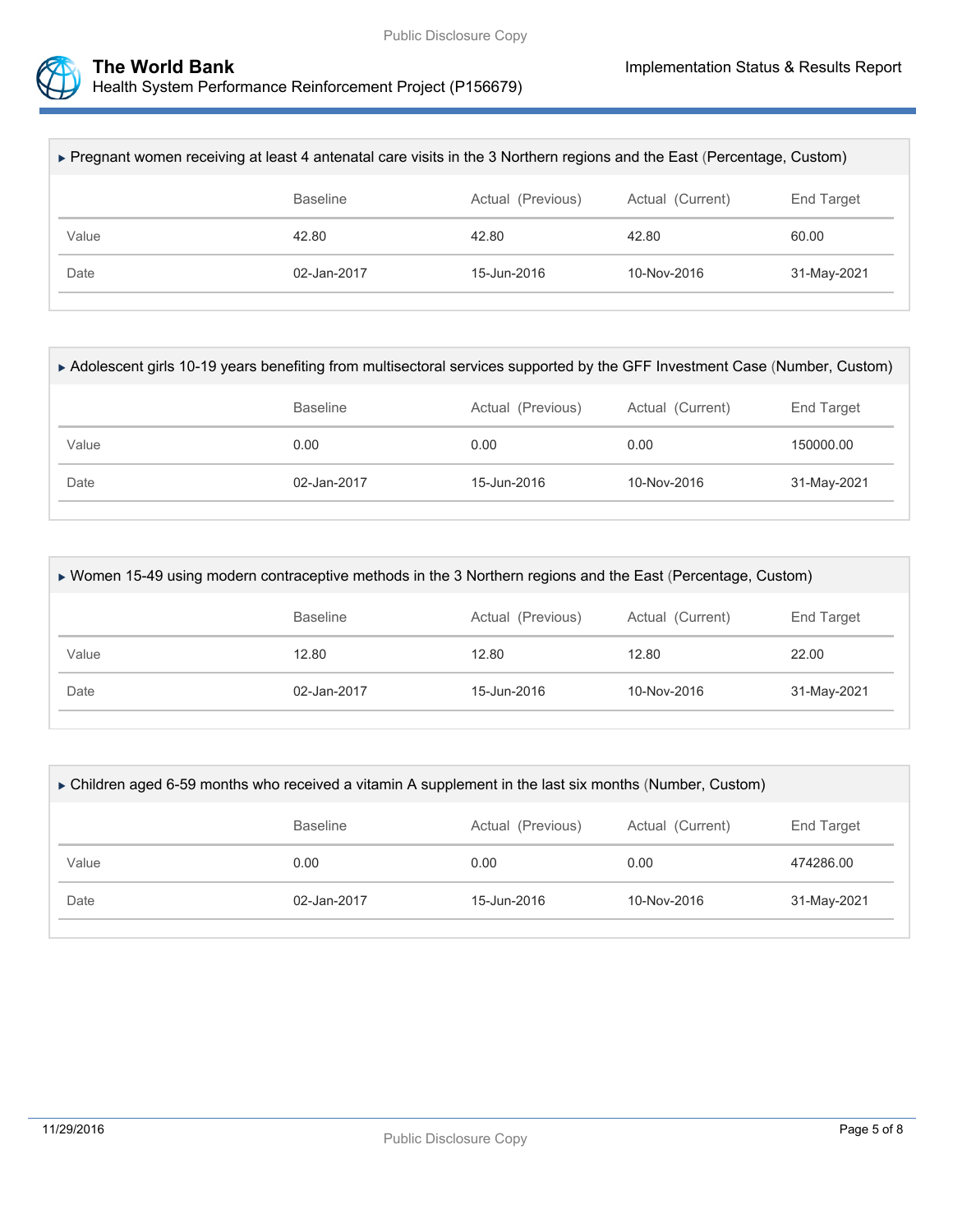

| ► Percentage of facilities with 100% tracer drugs available in targeted health facilities on the day of the visit (Percentage,<br>Custom) |                            |                   |                  |             |  |  |
|-------------------------------------------------------------------------------------------------------------------------------------------|----------------------------|-------------------|------------------|-------------|--|--|
|                                                                                                                                           | <b>Baseline</b>            | Actual (Previous) | Actual (Current) | End Target  |  |  |
| Value                                                                                                                                     | 20.00                      | 20.00             | 20.00            | 40.00       |  |  |
| Date                                                                                                                                      | 02-Jan-2017<br>15-Jun-2016 |                   | $10-Nov-2016$    | 31-May-2021 |  |  |
|                                                                                                                                           |                            |                   |                  |             |  |  |

|                                                                        | Number of consultations provided to the poor and vulnerable free of charge (Number, Custom) |             |             |  |  |  |  |
|------------------------------------------------------------------------|---------------------------------------------------------------------------------------------|-------------|-------------|--|--|--|--|
| <b>Baseline</b><br>Actual (Current)<br>End Target<br>Actual (Previous) |                                                                                             |             |             |  |  |  |  |
| 0.00                                                                   | 0.00                                                                                        | 0.00        | 1302057.00  |  |  |  |  |
| 02-Jan-2017                                                            | 15-Jun-2016                                                                                 | 10-Nov-2016 | 31-May-2021 |  |  |  |  |
|                                                                        |                                                                                             |             |             |  |  |  |  |

| ► Patients/people referred to the health facilities by community health workers (Number, Custom) |             |             |             |             |  |  |
|--------------------------------------------------------------------------------------------------|-------------|-------------|-------------|-------------|--|--|
| Actual (Previous)<br>Actual (Current)<br>End Target<br><b>Baseline</b>                           |             |             |             |             |  |  |
| Value                                                                                            | 0.00        | 0.00        | 0.00        | 243890.00   |  |  |
| Date                                                                                             | 02-Jan-2017 | 15-Jun-2016 | 10-Nov-2016 | 31-May-2021 |  |  |

|                                                                        |             |             | ▶ Percentage of reported maternal deaths audited in PBF districts (Percentage, Custom) |             |  |  |  |  |  |
|------------------------------------------------------------------------|-------------|-------------|----------------------------------------------------------------------------------------|-------------|--|--|--|--|--|
| Actual (Previous)<br><b>Baseline</b><br>Actual (Current)<br>End Target |             |             |                                                                                        |             |  |  |  |  |  |
| Value                                                                  | 0.00        | 0.00        | 0.00                                                                                   | 25.00       |  |  |  |  |  |
| Date                                                                   | 02-Jan-2017 | 15-Jun-2016 | 10-Nov-2016                                                                            | 31-May-2021 |  |  |  |  |  |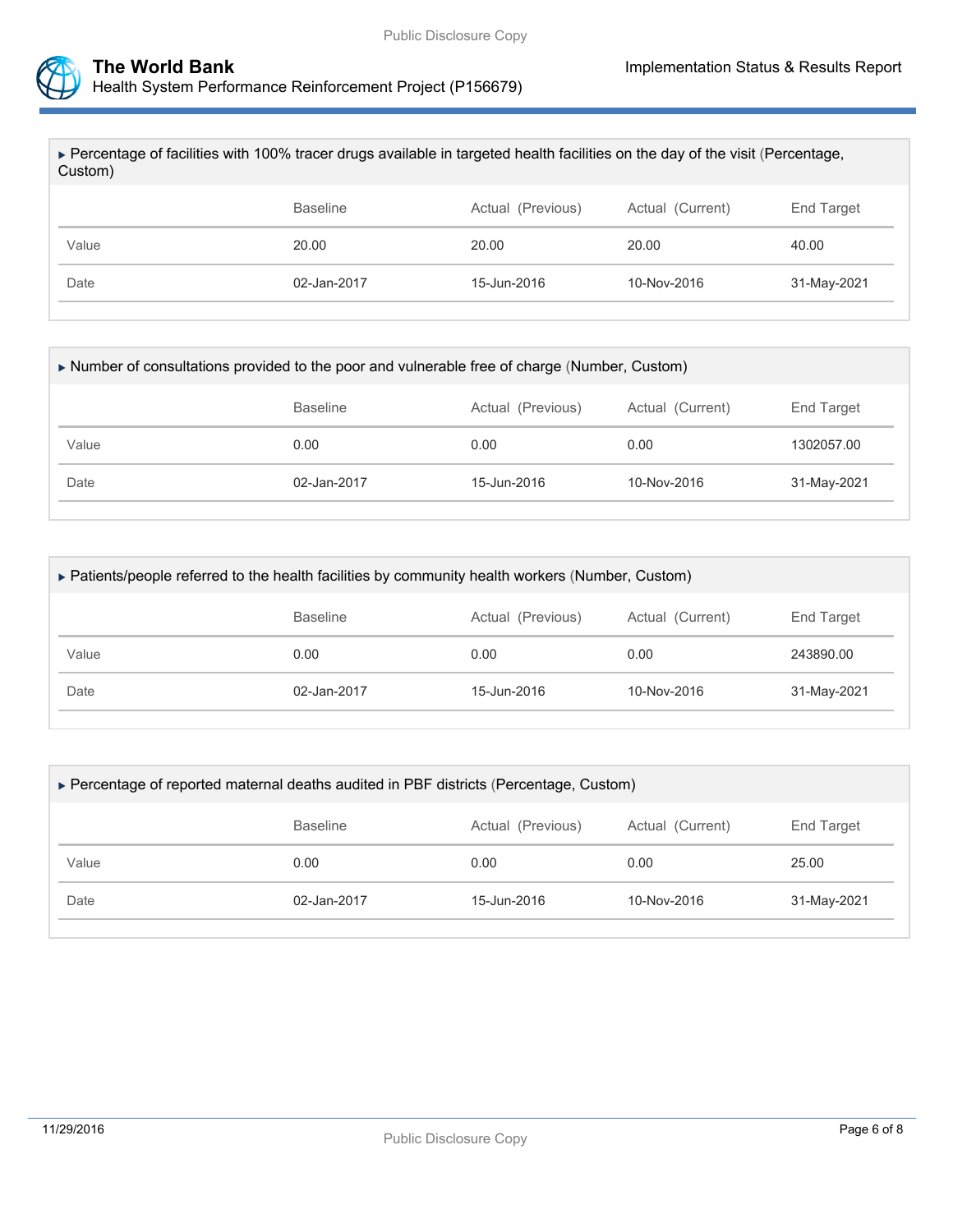

| ▶ Percentage of health facilities conducting community interface meetings (Percentage, Custom) |             |             |             |             |  |  |
|------------------------------------------------------------------------------------------------|-------------|-------------|-------------|-------------|--|--|
| Actual (Previous)<br>Actual (Current)<br><b>Baseline</b><br>End Target                         |             |             |             |             |  |  |
| Value                                                                                          | 0.00        | 0.00        | 0.00        | 60.00       |  |  |
| Date                                                                                           | 02-Jan-2017 | 15-Jun-2016 | 10-Nov-2016 | 31-May-2021 |  |  |

| ► Percentage of the national population covered by the PBF program (Percentage, Custom) |             |             |             |             |  |  |  |
|-----------------------------------------------------------------------------------------|-------------|-------------|-------------|-------------|--|--|--|
| Actual (Current)<br>Actual (Previous)<br><b>Baseline</b><br>End Target                  |             |             |             |             |  |  |  |
| Value                                                                                   | 25.00       | 25.00       | 25.00       | 95.00       |  |  |  |
| Date                                                                                    | 02-Jan-2017 | 15-Jun-2016 | 10-Nov-2016 | 31-May-2021 |  |  |  |
|                                                                                         |             |             |             |             |  |  |  |

| ► Percentage of the total budget for family planning needs funded by the Ministry of Public Health budget (Percentage, Custom) |                 |                   |                  |             |  |  |
|--------------------------------------------------------------------------------------------------------------------------------|-----------------|-------------------|------------------|-------------|--|--|
|                                                                                                                                | <b>Baseline</b> | Actual (Previous) | Actual (Current) | End Target  |  |  |
| Value                                                                                                                          | 0.00            | 0.00              | 0.00             | 50.00       |  |  |
| Date                                                                                                                           | 02-Jan-2017     |                   | $10-Nov-2016$    | 31-May-2021 |  |  |
|                                                                                                                                |                 |                   |                  |             |  |  |

#### Overall Comments

## **Data on Financial Performance**

#### **Disbursements (by loan)**

| Project                    | Loan/Credit/TF | Status           | Currency      | Original | Revised      | Cancelled                 | <b>Disbursed</b> | Undisbursed        | <b>Disbursed</b>  |
|----------------------------|----------------|------------------|---------------|----------|--------------|---------------------------|------------------|--------------------|-------------------|
| P156679                    | IDA-57900      | Not<br>Effective | <b>XDR</b>    | 72.40    | 72.40        | 0.00                      | 0.00             | 72.40              | 0%                |
| <b>Key Dates (by loan)</b> |                |                  |               |          |              |                           |                  |                    |                   |
| Project                    | Loan/Credit/TF | Status           | Approval Date |          | Signing Date | <b>Effectiveness Date</b> |                  | Orig. Closing Date | Rev. Closing Date |